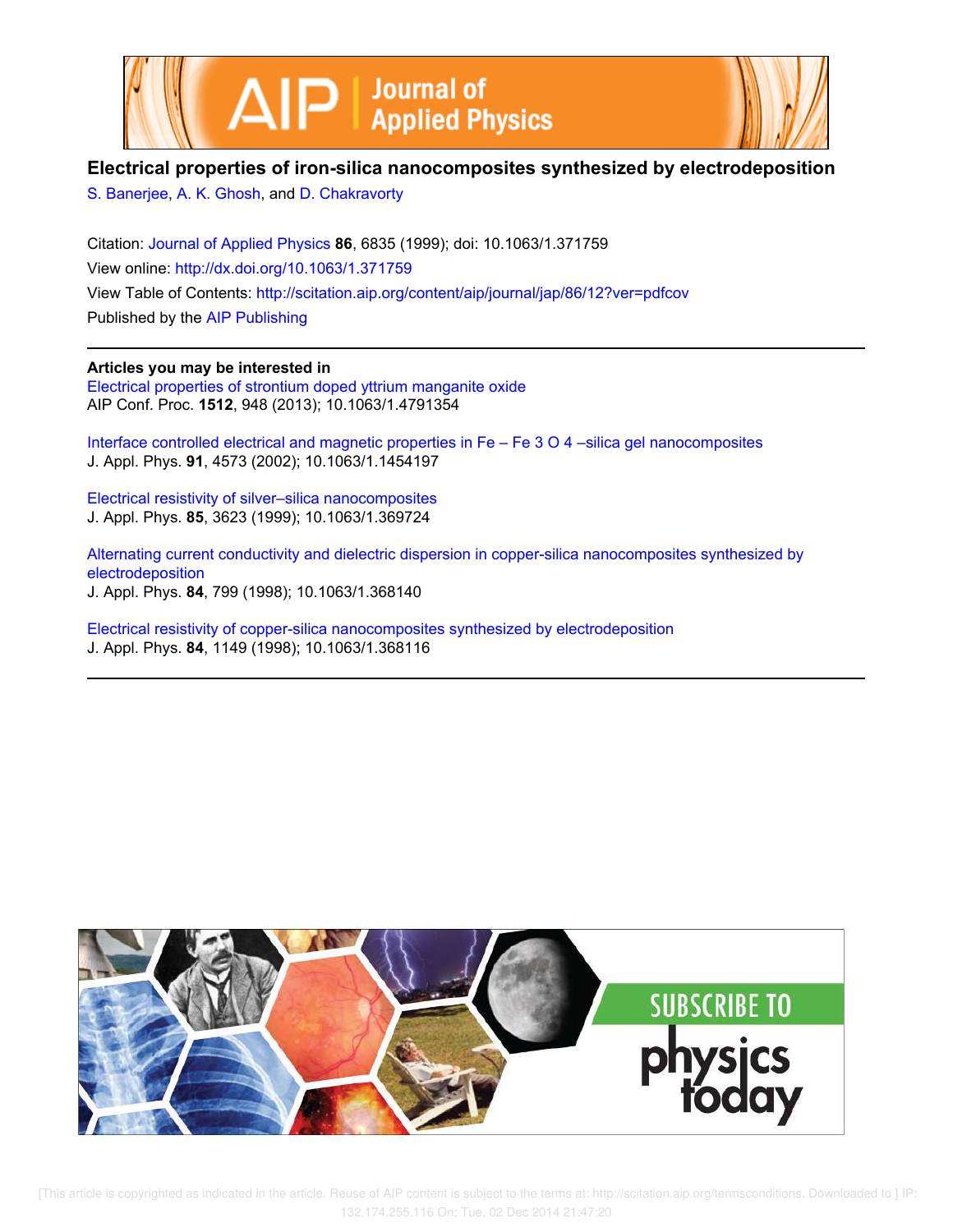# **Electrical properties of iron-silica nanocomposites synthesized by electrodeposition**

S. Banerjee, A. K. Ghosh, and D. Chakravorty<sup>a)</sup> *Indian Association for the Cultivation of Science, Jadavpur, Calcutta 700 032, India*

(Received 2 June 1999; accepted for publication 11 August 1999)

Nanometer-sized iron particles with diameters in the range 5.5–11.1 nm were grown within a silica gel by an electrodeposition method. Electron diffraction measurements show that some of the iron particles were oxidized to  $Fe<sub>3</sub>O<sub>4</sub>$ . dc resistivity measurements over the temperature range 110–300 K show a  $T^{-1/4}$  variation indicating a variable range hopping transport. ac conductivity over the frequency range 100 Hz–2 MHz show an overlapping large polaron tunneling mechanism to be operative. The dielectric modulus spectra as a function of frequency were analyzed on the basis of a stretched exponential relaxation function. The values of the exponent  $\beta$  as extracted from this analysis were in the range 0.38–0.46. The activation energies corresponding to the maximum of the imaginary part of the dielectric modulus were in the range 0.13–0.20 eV. These are ascribed to an electron tunneling mechanism.  $\odot$  1999 American Institute of Physics. [S0021-8979(99)01522-4]

#### **I. INTRODUCTION**

Nanocomposites have attracted considerable attention in recent years because of useful and unusual properties exhibited by them.<sup>1–3</sup> Several physical and chemical methods have been reported for the preparation of such materials. $4-12$  An electrodeposition method has been found to be effective in synthesizing nanocomposites involving a metallic phase.<sup>12</sup> We have used this method to grow nanometer-sized iron particles within a silica gel matrix. Electrical conduction shows an interesting behavior. We report on the details in this article.

#### **II. EXPERIMENT**

Two gels with target compositions  $10 \text{ FeCl}_3 \cdot 90 \text{ SiO}_2$ (mol %) and  $15 \text{ FeCl}_3 \cdot 85 \text{ SiO}_2$  (mol %), respectively, were prepared. The starting materials used were anhydrous  $FeCl<sub>3</sub>$ , tetraethylorthosilicate, ethyl alcohol, and distilled water. A measured amount of  $FeCl<sub>3</sub>$  was dissolved in distilled water and ethyl alcohol and the solution was stirred in a magnetic stirrer. Tetraethylorthosilicate with half the volume of distilled water and ethyl alcohol was added to the latter solution and one drop of concentrated HCl was added. The *p*H of the resulting solution was found to be  $\sim$  5. Stirring of this solution was continued for 3 h. A transparent sol was obtained. The latter was kept in a flat bottomed petri dish in ordinary atmosphere for two weeks for gelation. Gel pieces of size  $\sim$  5  $mm\times5$  mm $\times1$  mm were obtained after this process. These were crushed in a mortar to an approximate size of 5  $\mu$ m. The powder had a faint yellow color.

For electrodeposition a polished iron cathode of dimension 2.5 cm $\times$ 2.5 cm $\times$ 1 mm and iron anode having dimension 3 cm $\times$ 1 cm $\times$ 1 mm were used. A thick gel paste was prepared by mixing 10 mg of the gel powder synthesized as described above with 0.2 c.c. of distilled water. The cathode surface was coated with this paste. After placing the anode on the surface of the gel paste the electrodeposition was carried out at two different voltages viz., 10 and 20 V, respectively. The voltage was kept on for a typical duration of 20 s. The deposition current increased from a few microamperes to  $\sim$  1 A indicating the formation of metallic channels within the gel. By changing the position of the anode formation of metal phase was brought about within the entire gel mass. On completion of the electrodeposition the gel mass turned black. The gel was dried in a flow of hot air at 333 K for a few minutes. The gel powder was then scraped off the cathode surface. The powder thus collected was kept in a vacuum chamber at 373 K for 30 h. Taking this powder in a mold and applying a pressure of 3 tons/ $\text{cm}^2$  for 30 min pellets of area  $\sim$ 0.7 cm<sup>2</sup> and thickness  $\sim$ 1 mm were prepared.

The microstructure of these powders were studied by a JEM 200 CX transmission electron microscope. Details of specimen preparation have been described elsewhere.<sup>13</sup>

Electrical measurements were carried out on pellet specimens coated on opposite faces by silver paint supplied by Acheson Colloiden BV Holland. dc resistance of the specimens was measured over the temperature range 110– 300 K by a Keithley 617 electrometer. The ac impedance was measured over the frequency range 100 Hz–2 MHz using a Hewlett Packard HP 4192A impedance analyzer.

#### **III. RESULTS AND DISCUSSION**

Figure  $1(a)$  shows the transmission electron micrograph of the specimen with composition  $15 \text{ FeCl}_3$ ,  $85 \text{ SiO}_2$ , and subjected to an electrodeposition voltage of 20 V. Figure  $1(b)$  is the electron diffraction pattern obtained from Fig.  $1(a)$ . The diffraction rings indicate the presence of crystalline phase (s) in the specimen. The interplanar spacing  $d_{hkl}$  values were calculated from diameters of these rings and the results are listed in Table I. It is evident from this table that the particles seen in Fig. 1(a) are comprised of the  $\alpha$  iron.

a)Also affiliated with Jawaharlal Nehru Center for Advanced Scientific Research, Bangalore 560 064, India, electronic mail: mlsdc@mahendra.iacs.res.in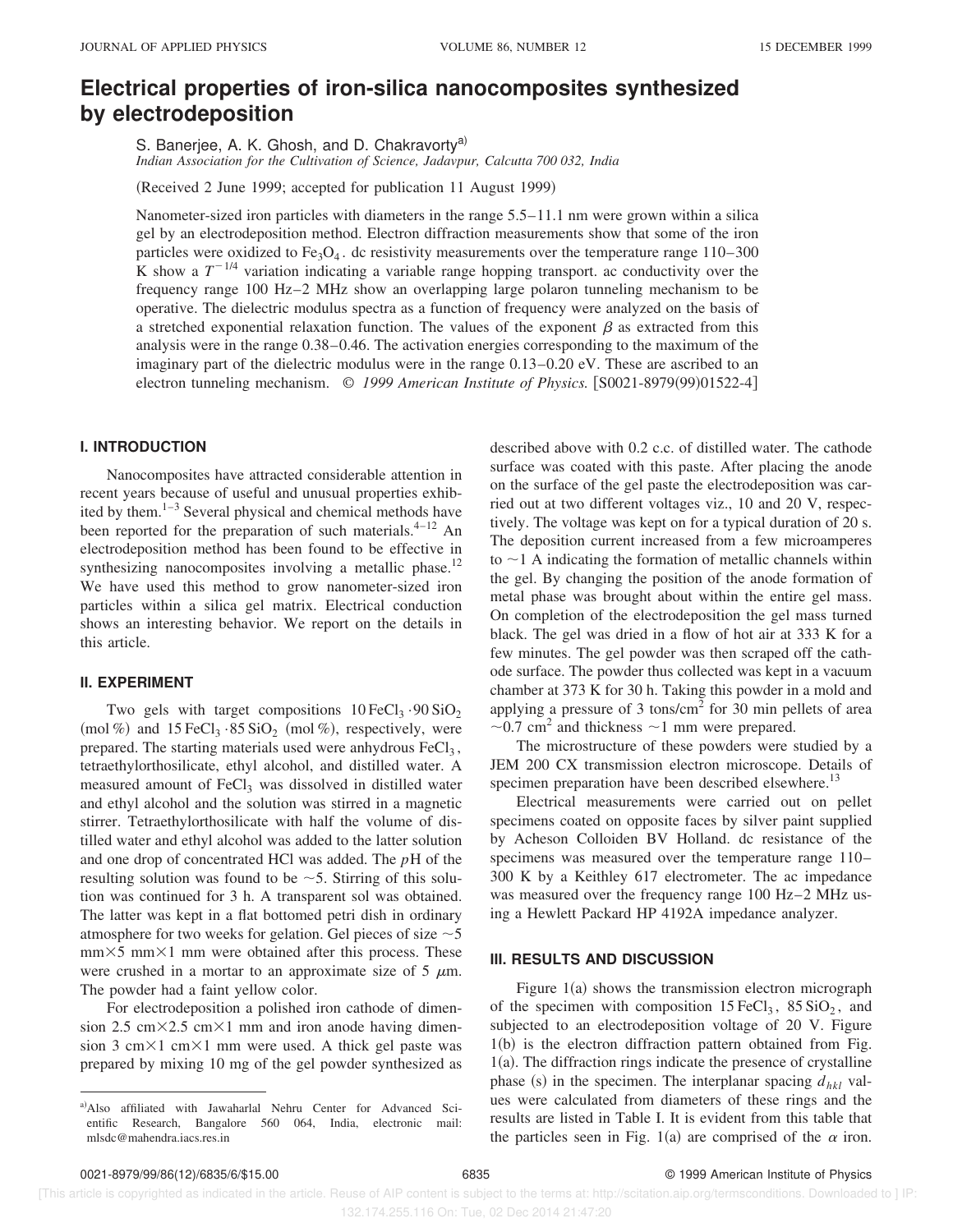

 $(a)$ 



FIG. 1. (a) Transmission electron micrograph for specimen No. 1; (b) electron diffraction pattern obtained from (a).

Some lines corresponding to  $Fe<sub>3</sub>O<sub>4</sub>$  indicate that some of the iron particles have been partially oxidized. These results are typical of all the three samples studied. Shown in Fig. 2 is the histogram of iron particles as obtained from Fig.  $1(a)$ . The line in this figure is the theoretical curve drawn by leastsquares fitting of the experimental data to a log-normal distribution function.<sup>14</sup> In Table II we have summarized the values of median diameter  $\bar{x}$  and geometric standard deviation  $\sigma$  as extracted by the above fitting to the histograms of different specimens. It is evident from this table that the median diameters of iron particles in the present series of specimens have values in the range  $5.5-11.1$  nm. The diameters depend on the concentration of iron ions in the precursor gel as well as the voltage used for electrodeposition—the

TABLE I. Comparison of interplanar spacings *dhkl* obtained for specimen 15 FeCl<sub>3</sub> · 85 SiO<sub>2</sub> subjected to 20 V electrodeposition treatment with standard ASTM data.

| Observed<br>(nm) | <b>ASTM</b>          |                                        |
|------------------|----------------------|----------------------------------------|
|                  | $\alpha$ -Fe<br>(nm) | Fe <sub>3</sub> O <sub>4</sub><br>(nm) |
| 0.203            | 0.20266              |                                        |
| 0.174            |                      | 0.1712                                 |
| 0.144            | 0.14332              |                                        |
| 0.118            | 0.11702              |                                        |
| 0.110            |                      | 0.1092                                 |
| 0.101            | 0.10134              |                                        |
| 0.091            | 0.09064              |                                        |



FIG. 2. Histogram of particle size obtained from Fig.  $1(a)$ .

particle size decreasing with an increase in iron concentration or an increase in the applied voltage. This has been previously explained as arising due to the dielectric breakdown model  $(DBM)$  being operative in this system.<sup>15,16</sup> The model was used in the case of growth of copper in a liquid electrolyte<sup>15</sup> and silver in a gel medium.<sup>16</sup> The same explanation holds in the present specimens because experimental conditions are similar in all the cases.

Figure 3 shows the variation of logarithm of resistivity as a function of  $T^{-1/4}$  for different specimens (*T* being the temperature). It is evident all the specimens exhibit a linear variation. In this figure the points represent the experimental data and the solid lines are the theoretically fitted curves to the equation governing the variable range hopping model viz.,

$$
\rho = \rho_0 \exp\left(\frac{T_0}{T}\right)^{1/4},\tag{1}
$$

where,  $\rho$  is the resistivity,  $\rho_0$  the preexponential factor and

$$
T_0 = \frac{8b_c\chi^3}{fN(E_F)k}.\tag{2}
$$

In the above equation  $b_c$  is a dimensionless number having a value 1.5,<sup>17</sup>  $\chi$  is the tunneling constant,<sup>18</sup>  $f$  is a proportional-

TABLE II. Summary of median diameter  $\bar{x}$  and geometric standard deviation  $\sigma$  for different specimens.

| Specimen<br>No. | Composition                              | Electrodeposition<br>voltage<br>(V) | Median<br>diameter<br>$\mathcal{X}$<br>(nm) | Geometric<br>standard<br>deviation<br>$\sigma$ |
|-----------------|------------------------------------------|-------------------------------------|---------------------------------------------|------------------------------------------------|
|                 | 15 FeCl <sub>3</sub> 85 SiO <sub>2</sub> | 20                                  | 5.5                                         | 1.6                                            |
| 2               | 10 FeCl <sub>3</sub> 90 SiO <sub>2</sub> | 20                                  | 9.5                                         | 1.4                                            |
| 3               | 10 FeCl <sub>3</sub> 90 SiO <sub>2</sub> | 10                                  | 11.1                                        | 16                                             |

 [This article is copyrighted as indicated in the article. Reuse of AIP content is subject to the terms at: http://scitation.aip.org/termsconditions. Downloaded to ] IP: 132.174.255.116 On: Tue, 02 Dec 2014 21:47:20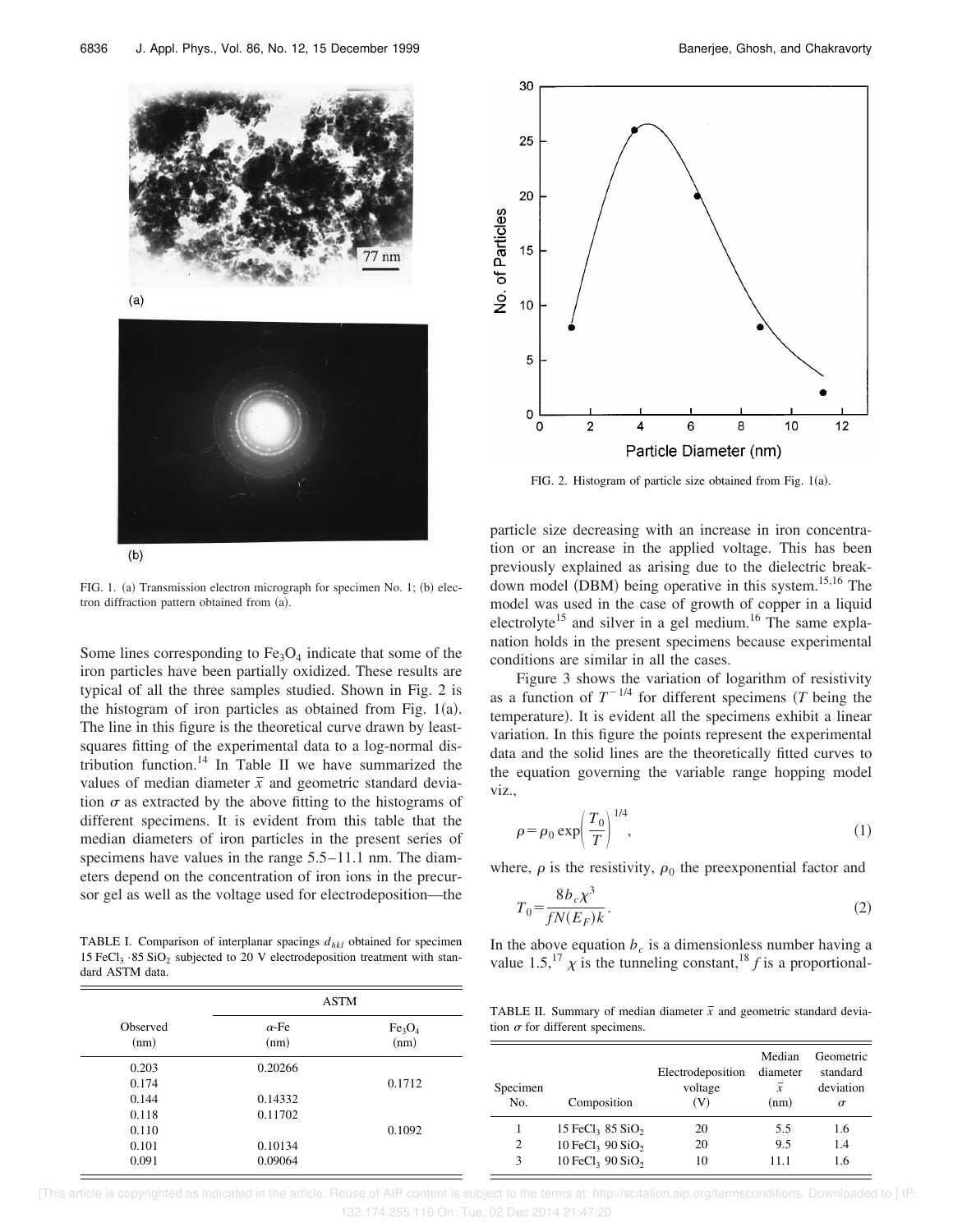

FIG. 3. Variation of logarithm resistivity as a function of  $T^{-1/4}$ ; specimen 1 ( $\bullet$ ); specimen 2  $(\triangle)$ ; specimen 3  $(\blacksquare)$ .

ity constant,  $N(E_F)$  is the density of states in the vicinity of the Fermi level, and *k* is the Boltzmann constant. It is evident that in the present specimen system the electrical resistivity is controlled by a variable range hopping mechanism over the entire temperature range of measurement, viz., 110–300 K. Usually a composite of nanosized metal particles and an oxide phase exhibit a  $T^{1/2}$  variation in this temperature range.<sup>19</sup> This has been shown to arise due to an electron tunneling mechanism between neighboring metallic islands. In the present system there being a distribution of metal particle diameter in the range 2–16 nm the activation energy for tunneling should also vary over a wide range. The expression for activation energy  $\phi$  is given by<sup>20</sup>

$$
\phi = \frac{1.44}{\epsilon} \left( \frac{2}{r} - \frac{1}{(r/2) + p} \right) \text{eV},\tag{3}
$$

where,  $r$  is the particle diameter,  $p$  is the separation between the particles both expressed in nanometers, and  $\epsilon$  is the dielectric constant of the gel medium. Using the values of *p*  $=$  2 nm and the median diameter  $\bar{x}$  for different specimens we obtain activation energy values of  $0.18$  eV (for  $r$  $=$  2 nm) and 0.06, 0.04, and 0.03 eV, respectively. In this calculation we have taken  $p-r$  which is a reasonable assumption. The total resistivity of any specimen can therefore be written as

$$
\rho = \sum_{i} \omega_{i} \rho_{0i} e^{\phi_{i}/kT}, \qquad (4)
$$

where, *i* represents the effective resistance elements arising due to different activation energies  $\phi_i$ , *k* the Boltzmann constant,  $\rho_{0i}$  the preexponential factor,  $\omega_i$  the weight factor, and *T* the temperature. We can write to a first approximation from Eq.  $(4)$ :

TABLE III.  $N(E_F)$  values for different specimens calculated from dc resistivity data.

| Specimen<br>No. | $N(E_F)$<br>(eV <sup>-1</sup> c.c. <sup>-1</sup> ) |
|-----------------|----------------------------------------------------|
|                 | $6.8 \times 10^{18}$                               |
|                 | $6.7 \times 10^{18}$                               |
|                 | $1.1 \times 10^{19}$                               |

where  $\phi_1$  refers to the activation energy due to the median diameter and  $\phi_2$  that due to particles with diameter  $\sim$ 2 nm. Typical values for  $\omega_1$  and  $\omega_2$  are 0.78 and 0.22, respectively. Taking  $\rho_{01} \approx \rho_{02}$  because the preexponential factor is more or less constant for a particular volume fraction of metal, $^{18}$  it can be seen from Eq.  $(5)$  that the temperature variation of resistivity will be controlled by the second term. Thus a variable range hopping mechanism will be preferable for the localized carriers.<sup>19</sup> It should be mentioned here that the nanocomposites of the present series can be described as a disordered system with a density of states function near the Fermi level<sup>21</sup> denoted by  $N(E_F)$  as shown in Eq. (2). Taking  $f=1, b_c=1.5$  and calculating the value of the tunneling constant  $\chi$  (~0.22 A<sup>0–1</sup>) from the equation

$$
\chi = \sqrt{\frac{2m\phi}{h^2}},\tag{6}
$$

where,  $m$  is the electron mass,  $\phi$  the barrier height  $(=ionization potential-electron affinity)$  the values of  $N(E_F)$ were calculated for different specimens. These are summarized in Table III. It is evident that the density of states is of the order of  $10^{19}$  eV<sup>-1</sup> c.c.<sup>-1</sup>. Multiplying it with  $kT_r$  where  $T_r$  is the room temperature  $(300 \text{ K})$  we obtain values of the total number of states for the three specimens as  $1.7 \times 10^{17}$ ,  $1.7\times10^{17}$ , and  $2.7\times10^{17}$ /c.c., respectively. From the electron micrographs of the specimens it is found that the number of iron particles is  $\sim 5 \times 10^{17}$ /c.c. This is of the same order of magnitude as the total number of states estimated above. It is therefore concluded that the variable range hopping conduction mechanism controlling the dc resistivity variation as a function of temperature occurs due to the localized density of states near the Fermi level of a disordered medium formed by the iron nanoparticles.

Figure 4 shows the variation of ac conductivity as a function of frequency at different temperatures for specimen No. 1. The points represent the experimental data. This is typical of other specimens. These data were fitted to the following equation viz.,

$$
\sigma_t = \sigma_{dc} + A \,\omega^s,\tag{7}
$$

where,  $\sigma_t$  is the measured ac conductivity,  $\sigma_{dc}$  the dc part of the conductivity,  $A$  a constant,  $\omega$  the angular frequency, and *s* the frequency exponent. Shown in Fig. 5 is the variation of *s* obtained by the above procedure as a function temperature in the case of specimen No. 1.

A number of theories have been proposed to explain the ac conductivity behavior in amorphous materials using the concept of localized states.22,23 The nature of variation of *s* in our specimens indicate that the overlapping large polaron

$$
\rho = \rho_{01} \exp(\phi_1 / kT) + \omega_2 \rho_{02} \exp(\phi_2 / kT),
$$
 (5)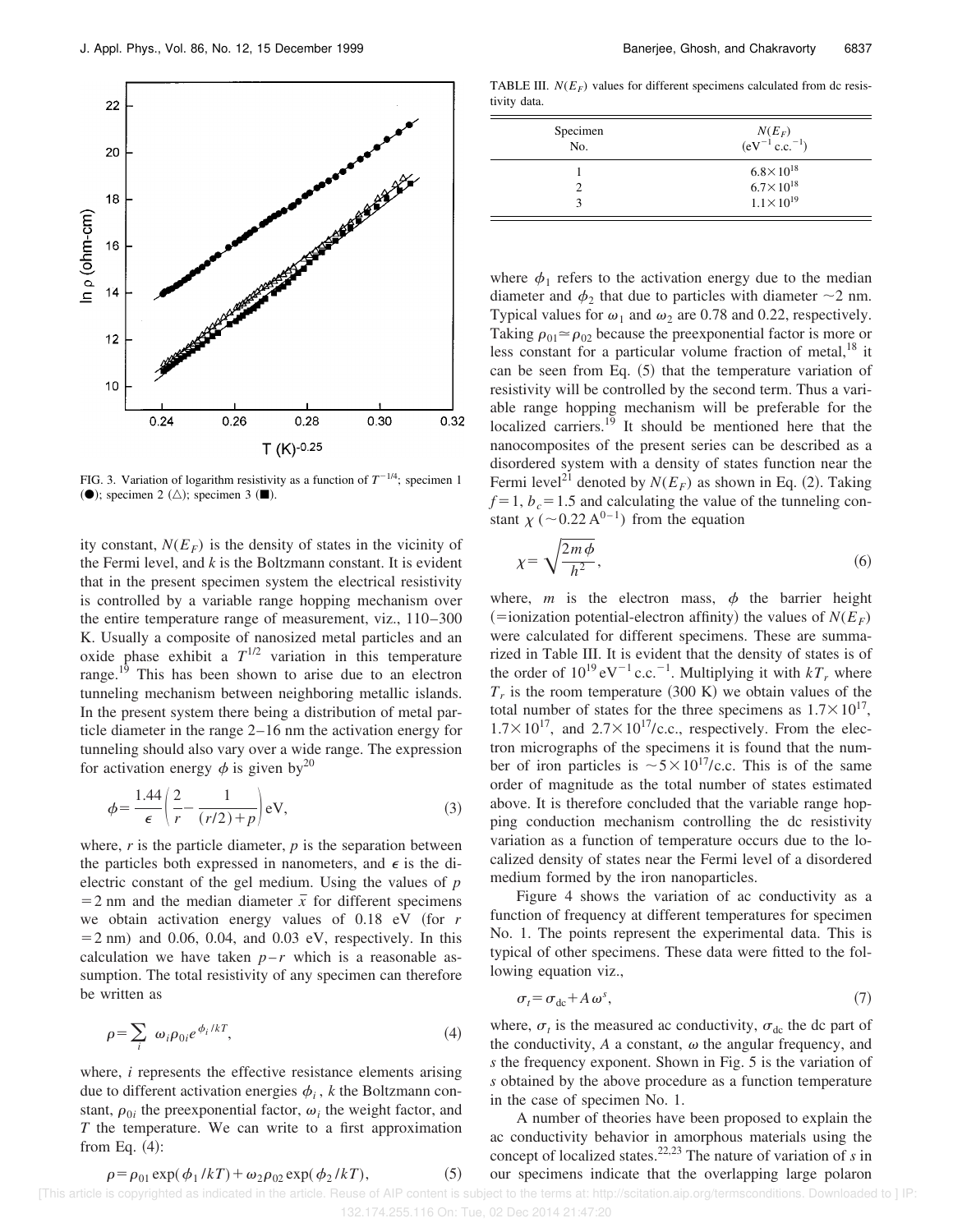

FIG. 4. Variation of ac conductivity as a function of frequency for specimen No. 1 at different temperatures;  $(\blacksquare)$  306.5 K,  $(\triangle)$  266.8 K,  $(\blacktriangle)$  244.7 K,  $(\bigcirc)$ 238.5 K, and (<sup>•</sup>) 217.3 K.

tunneling (OLPT) mechanism is operative here. According to this model<sup>22</sup> the polaron hopping energy  $W_H$  is given by

$$
W_H = W_{HO} (1 - r_p / R_W),
$$
\n(8)

where  $r_p$  is the polaron radius and  $R_W$  is the tunneling distance.  $R_W$  can be written as

$$
R_{W} = \frac{1}{4\alpha} \left[ \ln \left( \frac{1}{\omega \tau_0} \right) - \frac{W_{HO}}{kT} \right] + \frac{1}{4\alpha} \left\{ \left[ \ln \left( \frac{1}{\omega \tau_0} \right) - \frac{W_{HO}}{kT} \right]^2 + \frac{8\alpha r_p W_{HO}}{T} \right\}
$$
(9)

In this equation  $\alpha$  is the spatial extent of the polaron,  $\tau_0$  is the characteristic relaxation time and is of the order of the inverse phonon frequency, *k* the Boltzmann constant, and *T* the temperature.

The expressions for ac conductivity  $\sigma(\omega)$  and frequency exponent *s* are as follows:



FIG. 5. Variation of *s* as a function of temperature for specimen No. 1.

$$
\sigma(\omega) = \frac{\pi^4}{12} e^2 (kT)^2 [N'(E_F)]^2 \frac{\omega R_W^4}{2 \alpha kT + W_{HO} r_p / R_W^2},
$$
\n(10)

$$
s = 1 - \frac{8 \alpha R_W + 6 W_{HO} r_p / R_W kT}{(2 \alpha R_W + W_{HO} r_p / R_W kT)^2},
$$
\n(11)

where *e* is the electronic charge and  $N'(E_F)$  is the density of states at the Fermi level.

The ac conductivity data for the specimens were fitted to Eqs. (9), (10), and (11) using  $\alpha$ ,  $W_H$ ,  $r_p$ ,  $\tau_0$ , and  $N'(E_F)$  as parameters. The solid lines in Fig. 4 are the theoretically fitted curves. Table IV summarizes the values of the parameters obtained at different temperatures. These values have been calculated for a frequency 10 kHz. In order to get an insight into the physical mechanism responsible for the polaron tunneling we obtain the total number of states at room temperature by multiplying  $N'(E_F)$  with  $kT_r$  where  $T_r$  is 300 K. This is found to have a value  $\sim 2.5 \times 10^{21}$ /c.c. for specimen No. 3 and  $\sim$ 3.4 $\times$ 10<sup>21</sup>/c.c. for specimen No.1.

TABLE IV. Values of  $\alpha$ ,  $W_H$ ,  $r_p$ ,  $\tau_0$ , and  $N'(E_F)$  as extracted by least-square fitting of  $\sigma(\omega)$  to OLPT model.

| Specimen<br>No. | Temperature<br>(K) | $\alpha$<br>$(A^{0-1})$ | $W_H$<br>(eV) | $\frac{r_p}{(A^0)}$ | $\tau_0$<br>(s)       | $N'(E_F)$<br>$(eV^{-1} c.c.^{-1})$ |
|-----------------|--------------------|-------------------------|---------------|---------------------|-----------------------|------------------------------------|
| 1               | 306.5              | 0.34                    | 0.48          | 1.2                 | $5.0 \times 10^{-13}$ | $1.4 \times 10^{23}$               |
|                 | 267                | $\cdots$                | $\ddotsc$     | $\ddots$            | $\cdots$              | $1.5 \times 10^{23}$               |
|                 | 245                | $\cdots$                | $\cdots$      | $\cdots$            | $\cdots$              | $1.7 \times 10^{23}$               |
|                 | 238.0              | $\cdots$                | $\cdots$      | $\cdots$            | $\cdots$              | $1.7 \times 10^{23}$               |
|                 | 217.0              | $\cdots$                | $\cdots$      | $\cdots$            | $\cdots$              | $1.9 \times 10^{23}$               |
| 2               | 298.5              | 0.36                    | 0.46          | 1.3                 | $5.0 \times 10^{-13}$ | $1.0 \times 10^{23}$               |
|                 | 280                | $\cdots$                | $\ddots$      | $\ddotsc$           | $\cdots$              | $1.1 \times 10^{23}$               |
|                 | 261                | $\cdots$                | $\cdots$      | $\cdots$            | $\cdots$              | $1.2 \times 10^{23}$               |
|                 | 240                | $\cdots$                | $\cdots$      | $\cdots$            | $\cdots$              | $1.2 \times 10^{23}$               |
|                 | 209                | $\cdots$                | $\cdots$      | $\cdots$            | $\ddots$              | $1.4 \times 10^{23}$               |

 [This article is copyrighted as indicated in the article. Reuse of AIP content is subject to the terms at: http://scitation.aip.org/termsconditions. Downloaded to ] IP: 132.174.255.116 On: Tue, 02 Dec 2014 21:47:20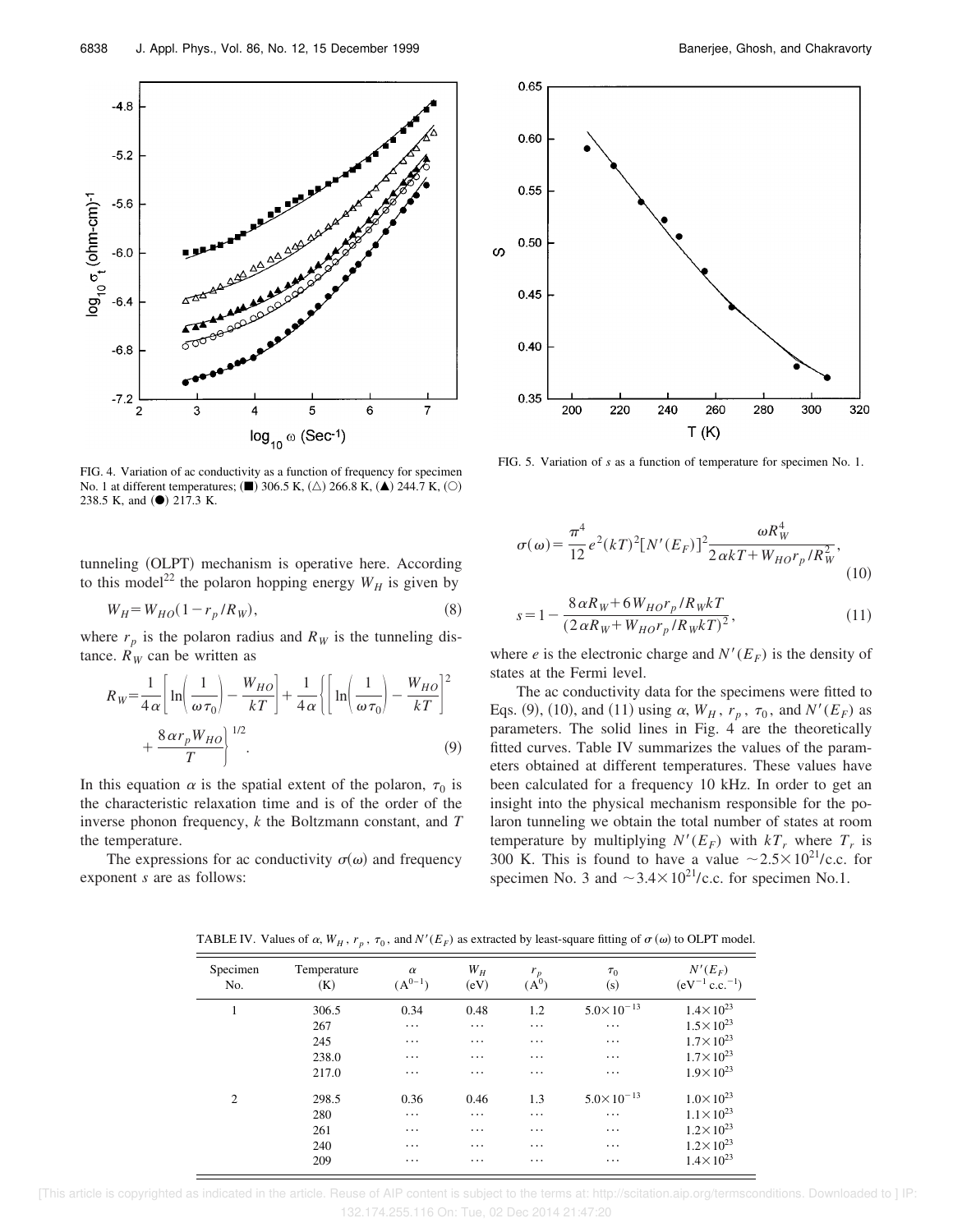From the chemical compositions of the gels used we have calculated the iron ion concentrations for these specimens as  $2.6 \times 10^{21}$  and as  $3.6 \times 10^{21}$ /c.c., respectively. It is evident therefore that the iron ions form the polaronic sites in these cases. For the hopping to take place iron ions must exist in two valence states, e.g.,  $Fe^{2+}$  and  $Fe^{3+}$ . We have tried to confirm the presence of  $\text{Fe}^{2+}$  ions in the original gel powder (before the electrodeposition step) by dissolving the latter in a solution made of 1:1  $H_2SO_4$  and HF, respectively, in nitrogen atmosphere. Orthophenanthroline was dissolved in ethyl alcohol and added to the solution. This did not produce any blood red coloration thereby indicating the absence of  $Fe^{2+}$  ions.<sup>24</sup> We have already reported earlier in this article that  $Fe<sub>3</sub>O<sub>4</sub>$  phase forms on the nanosized iron particles. Variable valence iron ion sites are thus provided by  $Fe<sub>3</sub>O<sub>4</sub>$ phase and the gel matrix, respectively. It should be pointed out that Fe<sub>3</sub>O<sub>4</sub> contains both Fe<sup>2+</sup> and Fe<sup>3+</sup> ions.<sup>25</sup>

Last, we have investigated the dielectric modulus spectra of the present series of samples and analyzed the data in terms of stretched exponential relaxation.<sup>26</sup>

The dielectric modulus *M*\* is defined as

$$
M^* = M_1 + jM_2 = \frac{1}{\epsilon^*},\tag{12}
$$

where  $\epsilon^*$  the complex dielectric permittivity is given by

$$
\epsilon^* = \epsilon_1 + j\epsilon_2. \tag{13}
$$

We write the Kohlrausch–Williams–Watts (KWW) stretched exponential relaxation function  $F(t)$  as<sup>27</sup>

$$
F(t) = \exp(-t/\tau_R)^{\beta},\tag{14}
$$

where  $\tau_R$  is the conductivity relaxation tune and  $\beta$  the exponent. It can be shown that the real and imaginary parts of *M*\* are given by

$$
M_1(\omega) = M_s \left( 1 - \sum_{i=1}^m \frac{g_i}{1 + (\omega \lambda_i \tau_R)^2} \right) \tag{15}
$$

$$
M_2(\omega) = M_s \sum_{i=1}^m \frac{\omega g_i \lambda_i \tau_R}{1 + (\omega \lambda_i \tau_R)^2},
$$
\n(16)

where

$$
M_s = \frac{1}{\epsilon_a} \tag{17}
$$

and

$$
\lambda_i = \tau_i / \tau_R, \qquad (18)
$$

 $\tau_i$  being multiples of  $\tau_R$  and are selected to cover a suitable range of  $(t/\tau_R)$  in which  $F(t)$  has an appreciable time dependence. Equations  $(15)$  and  $(16)$  were fitted to the experimental dielectric modulus data by a least-square method. The details have been reported earlier.<sup>28</sup> Figure 6 shows the normalized plots of both real and imaginary parts of dielectric modulus as a function of frequency for specimen No. 3 at different temperatures. It should be noted that  $\omega_0$  is the angular frequency at which  $M_2$  has the maximum value. The points in this figure represent the experimental data and the lines are the theoretical fits to Eqs.  $(15)$  and  $(16)$ . The agree-



FIG. 6. Real and imaginary parts of dielectric modulus as a function of frequency for specimen No. 3; ( $\nabla$ ) 251.0 K, ( $\triangle$ ) 239.7 K, ( $\square$ ) 225.9 K, ( $\nabla$ ) 209.4 K, (O) 186.6 K, (<sup> $\bullet$ </sup>) 173.6 K.

ment between the two is remarkable. This is typical of the dielectric modulus data for the other specimens.

The  $\beta$  values for the different specimens were extracted by the procedure described earlier.<sup>28</sup> These are summarized in Table V. It is evident that as the particle size is reduced the value of  $\beta$  also tends to decrease. This implies that the distribution of relaxation times becomes wider as the particle size becomes smaller. It is also interesting to note that the curves and data for different temperatures in the normalized plots overlap perfectly over the entire frequency spectrum. This is indicative of the fact that the value of  $\beta$  does not change with temperature. This means the distribution function for relaxation times in the case of all the specimens does not change with temperature.

In Fig. 7 the logarithm of  $\omega_0$  is plotted as a function of inverse temperature for specimen No. 3. Evidently the data fall on a straight line. From the slope of this line we have calculated the activation energy for the mechanism concerned. The activation energy values for different specimens are listed in the last column of Table V. The values are seen to vary between 0.20 and 0.13 eV as the particle size is increased from 5.5 to 11.1 nm. From a previous discussion we recall that an electron tunneling mechanism between metallic islands will cause an activation energy  $\sim 0.2$  eV if the particle diameter is  $\sim$ 2 nm. From the histogram of specimen No. 1  $(Fig. 2)$  it is evident that a sizable fraction of particles have diameters  $\sim$  2 nm. We have estimated from Eq. (3) that

TABLE V. Summary of the values of stretched exponential parameter  $\beta$  and activation energy for dielectric dispersion for different specimens.

| Specimen<br>No. |                  | Activation energy<br>(eV) |
|-----------------|------------------|---------------------------|
|                 | $0.38 \pm 0.006$ | 0.20                      |
|                 | $0.48 \pm 0.005$ | 0.14                      |
|                 | $0.46 \pm 0.003$ | 0.13                      |
|                 |                  |                           |